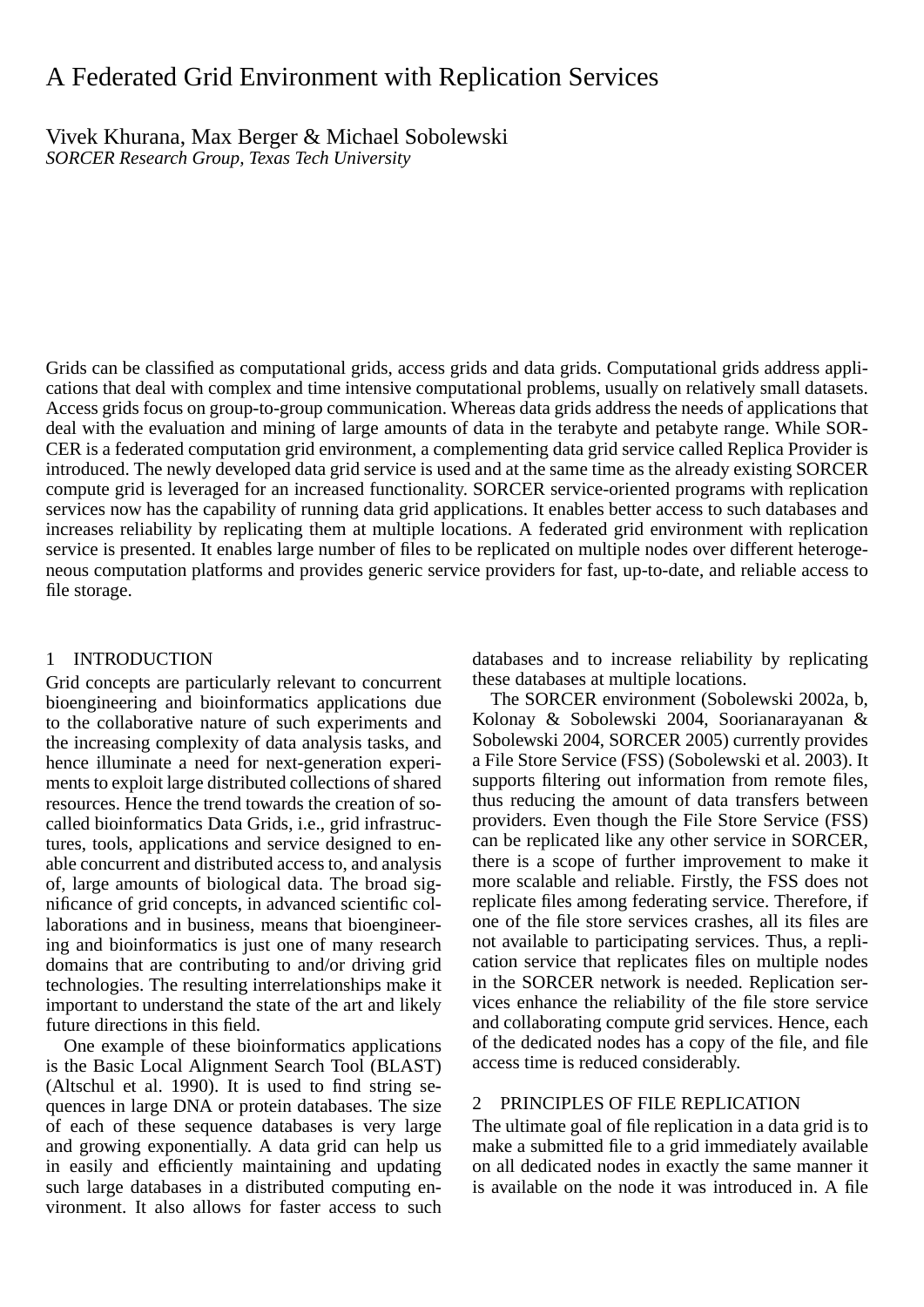should be available in a reliable manner, even if a single data node is off the network.

To achieve this goal data grids use file replication. If a file is introduced into the data grid, it will be immediately replicated among dedicated nodes. Thus, if one of the nodes is disconnected from the network, the file is still available from another replicated node. Usually data is managed in two layers: the actual file content, and metainformation about the content. The metainformation layer for example contains information about which file can be found where and in which version.

The Globus Alliance (Globus Alliance 2005) provides several solutions for managing files in data grids. The Globus toolkit (Chervenak et al. 2002) provides a solution for high-performance data grids, based on GridFTP and Replica Management Service that are introduced in a Grid Data Management Pilot (GDMP). (Singh et al. 2003). Also, it defines a metacatalog for describing files in replicated data grids. (Samar et al. 2002). However, none of these solutions fit exactly the requirements of service-to-service (S2S) federated computing.

GridFTP is a data transfer and access protocol that provide, efficient data transfer in Grid environments. The GridFTP protocol extends the standard FTP protocol, providing a superset of the features offered by the various Grid storage systems currently in use. The GridFTP protocol was developed to satisfy the need of Grid environment for fast, efficient and reliable transport mechanism. GridFTP does not support secure transport of data, it is concerned only with secure login.

A Replica Catalog service was developed with the goal to support replicated data wherein the details of the physical host are removed from the file descriptor. This Replica Catalog service also supports striped data transfer and can provide metadata. The Globus implementation of this service uses LDAP as the database; however any database could be used in general.

Replica Management Service (RMS) integrates GridFTP and Replica Catalog into one system that is transparent to the user to provide replica management capabilities for data grids. The library provides client functions that allow files to be registered with the replica management service, published to replica locations, and moved among multiple locations. The library uses the Globus Replica Catalog and GridFTP technologies to accomplish this work. However, RMS still needs improvement for fault recovery, since the Replica Catalog is a central server with a single point of failure.

Certain shortcomings exist such as, until now, it does not support automatic replication of data. Also,

the metadata is stored in one central database, the location for which has to be known.

Therefore, the Replica Catalog service is a right step towards distributed storage and is appropriate for replication of large amount of data for read-only access. However, write access is not supported.

## 3 FEDERATED FILE REPLICA MANAGEMENT AND STORAGE

The goal of the grid environment with replication services is to develop a data grid services that manage large number of files replicated on multiple nodes over different heterogeneous computational platforms to allow users and federating service providers for fast, up-to-date, reliable and secure access to distributed file storage. The presented environment has been validated by developing replication providers (service replicas) for service-oriented BLAST.

Initially the service-oriented BLAST has been developed in the SORCER environment (S-BLAST) with no replication service. Below the basic concepts of federated grid computing are described along with explanations how S-BLAST works.

Building on the Object-Oriented paradigm is the Service-Oriented paradigm, in which the objects are distributed, they are network objects that play some predefined roles. A service provider is an object that accepts messages from service requestors to execute an item of work – a task. The task object is a service request – a kind of elementary grid operation executed by a service provider. A service jobber is a specialized service provider (broker) that executes a  $job - a$ compound service request in terms of tasks and other jobs. The job object is a service-oriented program that is managed by a jobber and is dynamically bound to all relevant and currently available service providers on the service grid.

The collection of grid providers dynamically (in runtime) identified by a jobber during a job execution is called a job federation. This runtime network or grid federation is the jobs execution environment and the job object is a service-oriented program. In other words, the object-oriented concepts are applied directly to the grid in the service-oriented paradigm.

A task and job is treated as a grid activity called an exertion. An exertion is defined by its context model (data), and by its service method (a pair: interface and selector). A context model is a tree like structure of data being processed. Each path of a tree names a leave node where the data resides. A service method defines a service provider (grid object) to be bound to in runtime. This network object provides data defined by the context or the business logic to be applied to the context. The method is primarily defined by a provider type (interface) and selector (method name) in the provider's interface. The service method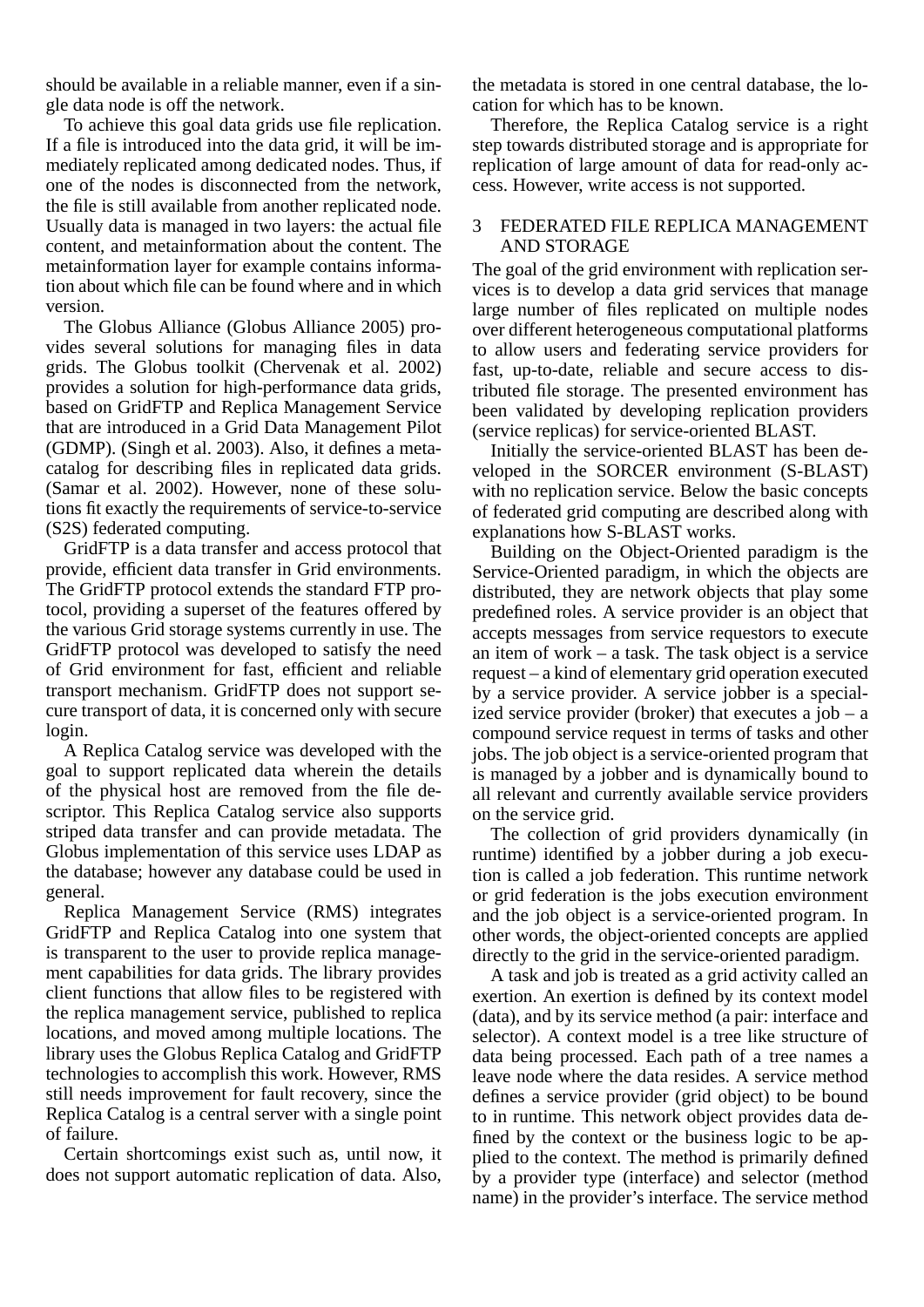may also refer to a piece of code to be downloaded and executed by a provider (mobile code). The information included in the service method allows the SORCER program to bind the task to the network object and process the context by the operation, which is defined by the method selector. This type of service provider is called a method provider. Another type of service provider is a data (context) provider that provides shared data to grid method providers. Thus, both context and method providers represent grid data and operations respectively to be used in the grid-oriented programs.

A job in SOCER is usually created interactively as a service-oriented program (Kolonay & Sobolewski 2004). Alternatively a job creation can be delegated to a job provider (in S-BLAST by BlastProvider) that supplies a downloadable user agent code. Based on the user's input an S-BLAST job (jobs) is created by BlastProvider and is passed on to a jobber. Each instruction in that program (job) is represented by the component task in the job created by BlastProvider according to the user input.

The computing S-BLAST framework has been developed with no replication services initially. A large BLAST job is divided into several independent SORCER tasks that are distributed dynamically and executed in parallel by generic SORCER service providers - taskers. A collection of all service providers (active and inactive) is called a SORCER grid. A job execution federates providers that come together for completing an S-BLAST job, with multiple SORCER taskers as depicted in Figure 1 by bold outlines.

The SORCER architecture allows services to share data by using an object shared repository - a space provider (spacer) implemented with JavaSpaces (Freeman et al. 1999). A spacer allows for asynchronous execution of tasks such that a task can wait for a service to be available, in the case of S-BLAST, a tasker. Taskers execute a downloaded code as it is specified by a service method. In S-BLAST that service method communicates with a BLAST database and via a system call executes a BLAST program  $(C/C++$  executable). A jobber drops tasks of the job being coordinated into the shared object space and taskers at own pace pick them up from the spacer and after executing them returns them back to the spacer. The jobber collects all executed task from the spacer and combines them into a resulting job returned to the requestor.

Please note that federating service providers do not have mutual associations prior to the job execution. They come together (federate) for a specific S-BLAST job. Each provider in the federation performs its services according to a jobber coordination strategy defined by the job itself. Once the job is complete the federation dissolves and the providers disperse and seek other jobs to join. The same provider can provide multiple services in the same federation and different providers can provide the same service in different federations. The grid is dynamic in which new services can enter the network and existing services can leave the network at any instance. The service-based architecture is resilient, self-healing, and self-managing. The key to the resilience is the transparency of service discovery and seamless substitution of one service with another. SORCER defines all decentralized distributed components in the system to be equal by public common interfaces. Each peer may implement multiple specific (other than SORCER common interfaces) interfaces that are published when the peer joins the grid. Both arguments and return values of these specific methods are instances of type ServiceContext that represent service data. By its ispecific interface (type) and optional attributes (e.g., provider name), the network object can be dynamically found on the network without a host name and port required. These specific interfaces and their implementations might change, as they are relevant to particular service providers.

In the presented S-BLAST approach taskers can use a single BLAST database or that database can be local on each tasker node. In the former, having a single database creates the network bottleneck for all taskers accessing the same database and a single point failure at the same time. In the latter, managing multiple frequently evolving databases on multiple hosts is a system management nightmare. The solution is to deploy one database that can be replicated by dedicated SORCER replication providers (replicas). Thus, a tasker can dynamically find available replicas and use one of them as a part of the extended federation for the S-BLAST job being coordinated by a jobber. When any BLAST database is updated, all replicas will synchronize the data accordingly so the tasker will always have access to the most current information.

## 4 ARCHITECTURE AND DESIGN

The following communication diagrams capture use cases and explain the functionality of different components defined for replication services in SORCER.

# 4.1 Overview

Basic components and interactions of the replication federation are illustrated in Figure 2. A replica provider is a pair of service providers: a metadatastore (RPMS) and a byte-store (RPBS). In Figure 2 an instance of replica provider is indicated by a dashed ellipse. Coordination and data synchronization between RPMS providers is facilitated by a spacer.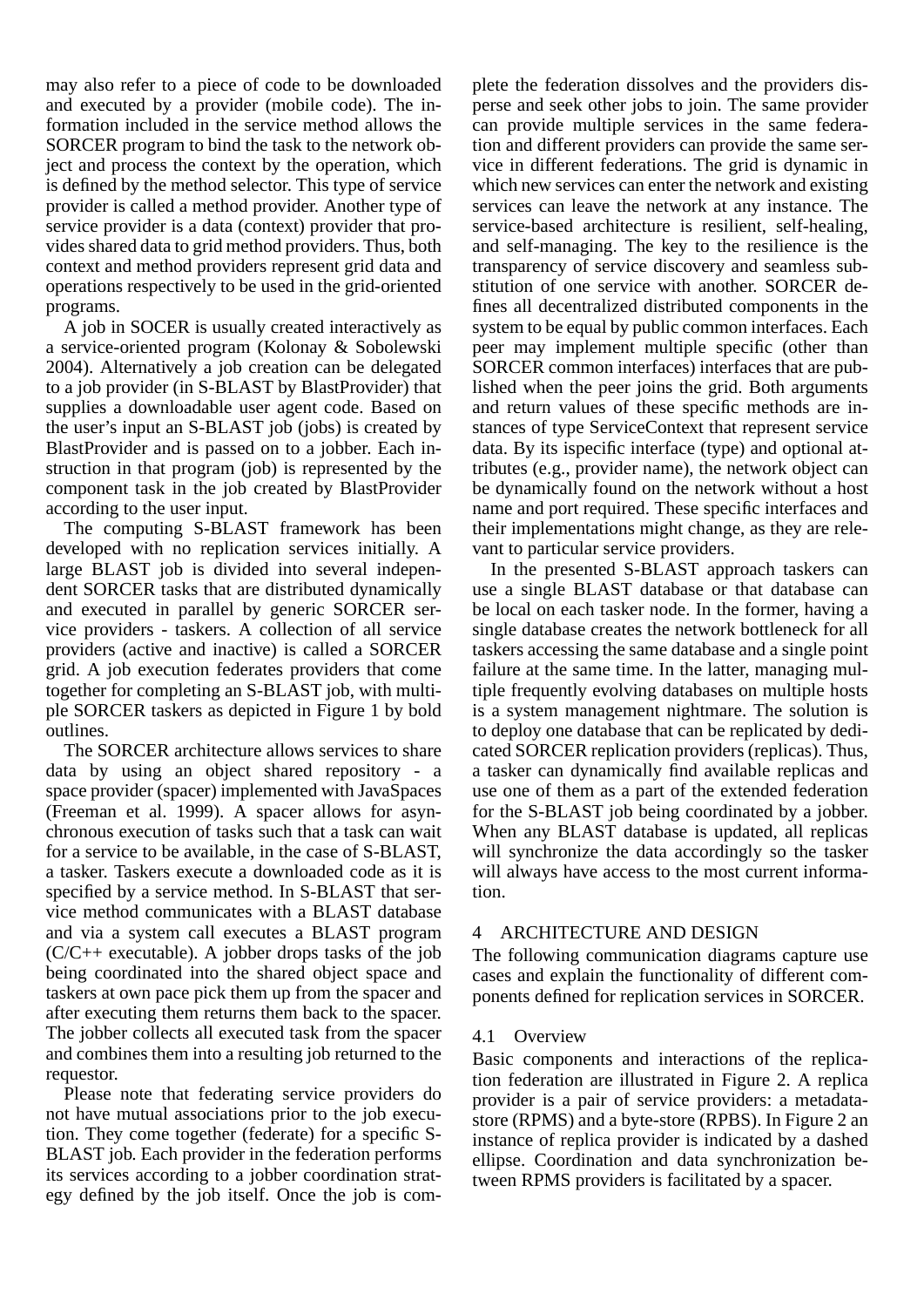

Figure 1: S-BLAST components and data flow without replication services. The federation components are marked by bold outlines.



Figure 2: Overview of basic components and the data flow in the replication federation. The federation components are marked by bold outlines.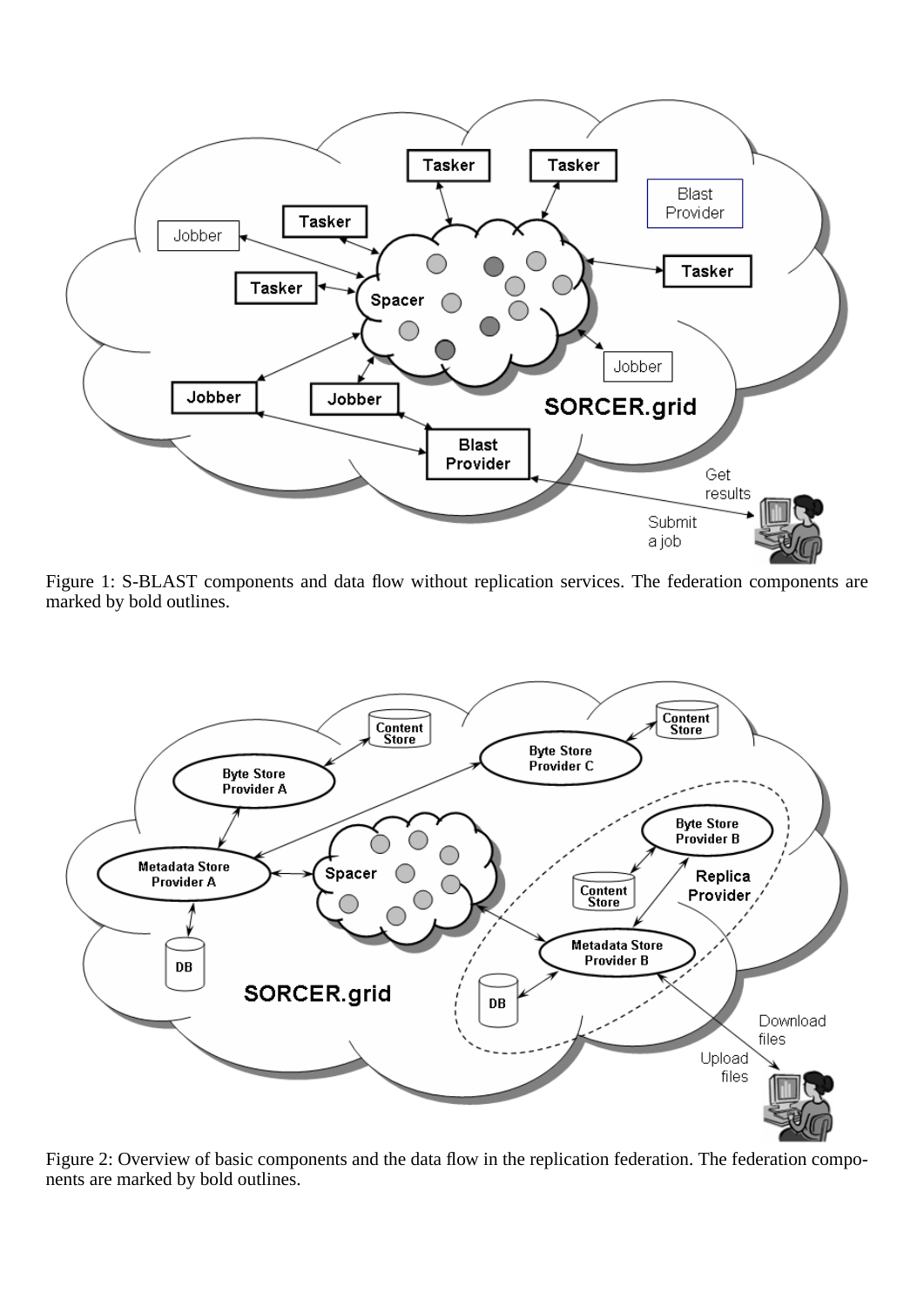RPMS is responsible for storing and updating information about files to be the same in all RPMS instances. RPMS communicates with the RPBS provider for initiating synchronization and transfer of files among different RPBS providers. RPMS uses an embedded Mckoi database (Diehl 2005) to persist file metadata.

The RPBS provider is specialized in efficient transfer of files. It uses a smart proxy to transfer files over a direct TCP connection. It stores files in the underlaying file system – content store – for future access, while metainformation is stored in a RPMS' embedded database.

An RPMS user agent, available via a service browser, allows the user to upload and download files. Use cases describing these operations are explained below. The RPMS user agent is implemented as a Jini ServiceUI (ServiceUI Project 2005).

Jini ServiceUIs are displayed using a service browser. A service browser is a common user interface for all Jini-based Services. IncaX (Bishop 2005) offers a free service browser on their website for download. A service browser has the ability to download and invoke a user interface for any service without prior configuration.

## 4.2 The Browsing Files Use Case



Figure 3: The Browsing Files Use Case

The Browsing File Use Case shown in Figure 3) defines the first step that the user performs for using the replication service. The user interactes with the RPMS service through its ServiceUI from a service browser. The user can interactively select and submit files to be replicated.

To display the directory structure, the RPMS SeriveUI gets the context for the root node, containing information about the root directory and its child elements. With this information it can start listing subdirectory contents. This information is then displayed to the user. The user is now able to browse, by selecting directories, files and read their content.

#### 4.3 The Writing File Use Case

The Write File Use Case (Figure 4) is that of storing file in the replication service. The user can select a



Figure 4: The Writing Files Use Case

local file in the RPMS ServiceUI and upload it. Two things happen:

The content of the file is send to a byte-store provider. This provider writes the contents of the file to a local file system. Then a location information exertion is written into the exertion space, which contains the information where the file can be found. This is used to synchronize it with other replica byte stores.

The metainformation is passed to the replica metadata-store. It stores this data in its database. Then it writes a metainformation exertion into the exertion space, which has the same information about the file. This information will be read by other metadata-store providers and inserted into their database.

## 4.4 The Scheduling Update Use Case



Figure 5: The Scheduling Update Use Case

The Scheduling Update Use (Figure 5) explains the scheduling update functionality of the replica provider. The current replica metadata-store writes the metaexertion into the exertion space. On all replica providers, there is a listener which is notified and reads this metaexertion from the space. The metaexertion is kept in the exertion space, so that all providers can read it. The listener passes the information to its replica provider which updates its database tables to reflect the new metainformation changes. The metadata-store then en-queues this information into a FIFO queue data structure for later processing.

## 4.5 The Processing Update Use Case

The Processing Update Use Case (Figure 6) is used to have every fil available on all hosts at the same time. The downloading process retrieves the first item in the queue, and starts processing the updates by tak-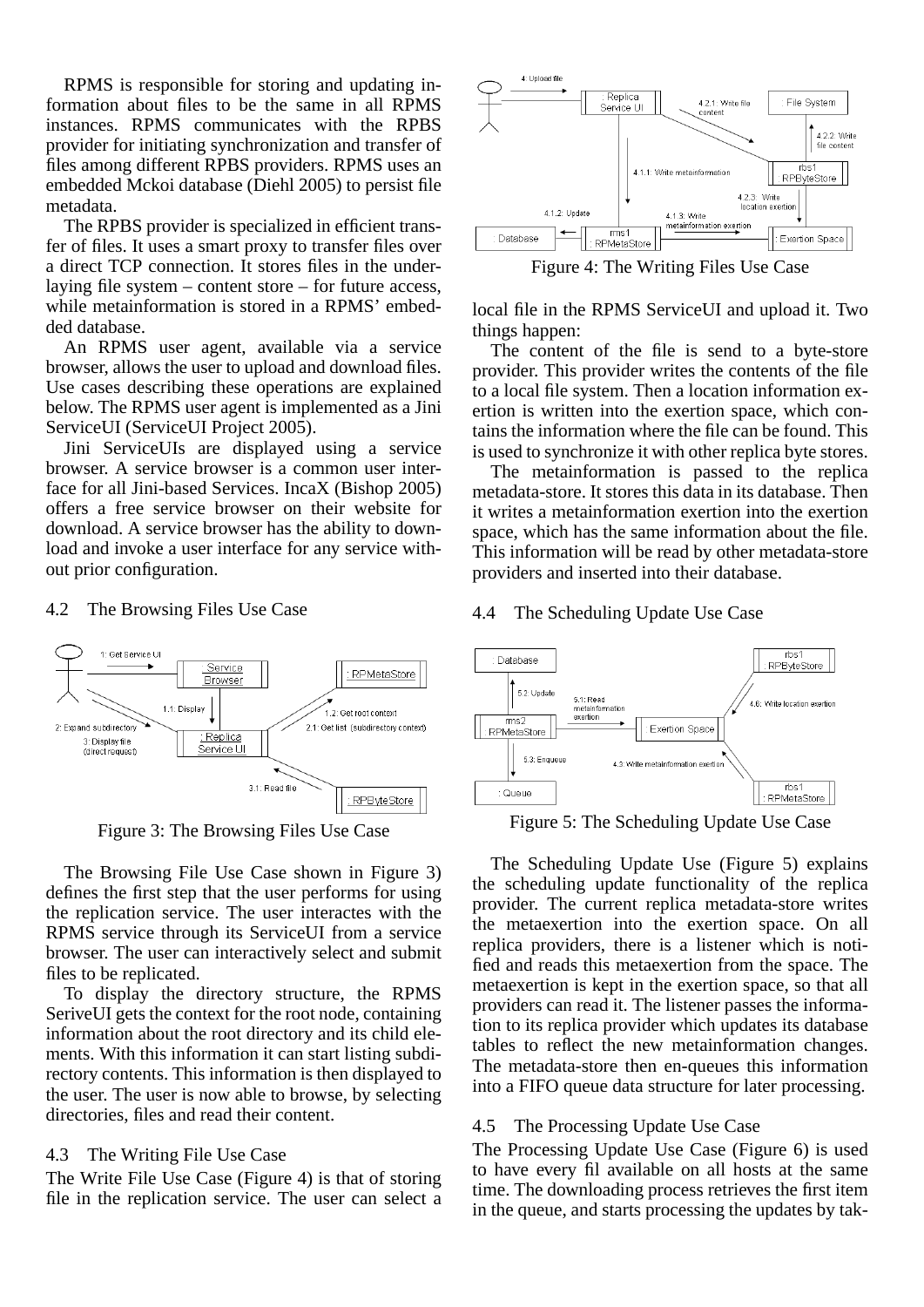

Figure 6: The Processing Update Use Case

ing the location exertion from the exertion space, if it is available. Taking an exertion will automatically block all other downloading processes from taking the same exertion at the same time. Once the location exertion is received, it reads the file from one byte-store and writes it to its own byte-store. Once this is done, it can now write two exertion locations back into the exertion space, since the file is now present on two nodes.

#### 4.6 The Reading File Use Case



Figure 7: The Reading File Use Case

The the Reading File Use Case two disctict cases have to be looked at. If the file is already available at the local byte store, the ServiceUI is connected to the local byte-store, and the user can download the file from there.

When a read file request is made for a file which is not available in the local byte store (Figure refread), the current metadata-store writes a request exertion to the exertion space, which contains metainformation about the missing file. The metadata-store that has a copy of the requested file takes this request exertion from the exertion space and writes a location exertion specifically for the requesting metadata-store A. The requesting metadata-store takes the location exertion from the exertion space which contains information where the file can be found. It can now copy the file from the byte store provided in the location exertion to its local byte store, and then make it available to the user.

# 5 IMPLEMENTATION OF FEDERATED REPLI-CATION SERVICES IN S-BLAST

The system was implemented in the S-BLAST service. The S-BLAST services are distributed across multiple nodes. Each of theses services requires a large database file for the actual processing.

In earlier versions of S-BLAST this database file had to be copied manually to every machine. With Replication services this changed. The user does not even have to know that there is a replication service in the background. Figure 8 shows the user interface. Now all a user has to do is select a blast database file to be used. As soon as this file is uploaded into the replication services, it is already replicated among all nodes, before the use has even finished selecting the other BLAST settings. This gives this system a big advantage over other systems, because during this time the network would normally be idle. The logarithmic file replication proved to be very scalable. No matter if four hosts where used (in the lab) or twenty, the system did not overload. The replicated S-BLAST was successfully utilized , and provided results, which where collected and displayed to the user.

| <b>FIS-BLAST</b>                                                                                             |                                                                                                                                                                     | $n^k$ $n^k$ $\Box$ |
|--------------------------------------------------------------------------------------------------------------|---------------------------------------------------------------------------------------------------------------------------------------------------------------------|--------------------|
| <b>S-BLAST</b><br><b>Format Database</b><br><b>Blast Viewer</b>                                              |                                                                                                                                                                     |                    |
|                                                                                                              | Input File: ettings\Administrator\My Documents\liru<br><b>Browse</b>                                                                                                |                    |
| <b>File Type</b><br><b>•</b> Protein<br>Nucleotide<br><b>ASN1 Format</b>                                     | <b>Database Options</b><br>testinu<br><b>DB Title:</b><br>50<br><b>DB Volume Size:</b><br><b>Blast File Base Name:</b><br>tesliru<br><b>Create Alias File Name:</b> |                    |
| ASN.1 Input File Format<br>ASN.1 DB Format<br>$V$ ASN 1 Deflines                                             | <b>Format Commands</b>                                                                                                                                              |                    |
| <b>Other Options</b><br>Parse Options<br>Input is Seq-entry<br><b>Limit Indexes to Accessions</b><br>Verbose | <b>Format Database</b><br><b>Reset</b>                                                                                                                              |                    |
| subdir<br>ь.<br>myfile.bt<br>blast6_90<br>index.html<br>Creativity_Pack_ReadMe.htm                           |                                                                                                                                                                     |                    |
| <b>Database Replication Options</b><br><b>Replica Database:</b>                                              | Replicate<br><b>Browse</b>                                                                                                                                          |                    |

Figure 8: User interface for Service Oriented Basic Local Alignment Search Tool (S-BLAST)

## 6 CONCLUSIONS

This particular services proved to be very fast and reliable. Data was available immediately on all clients, but the network was not overloaded.

Operation testing proved to be successful for the replica provider as all the functionalities which included uploading, reading a file, making changes and writing a file were found to be working according to the use cases defined. Maintenance and portability was tested by starting the replication services on different platforms wherein before the service is made available for use, it is synchronized automatically by the update functionality. Reliability tests proved to be successful as no files in the replica byte store were lost